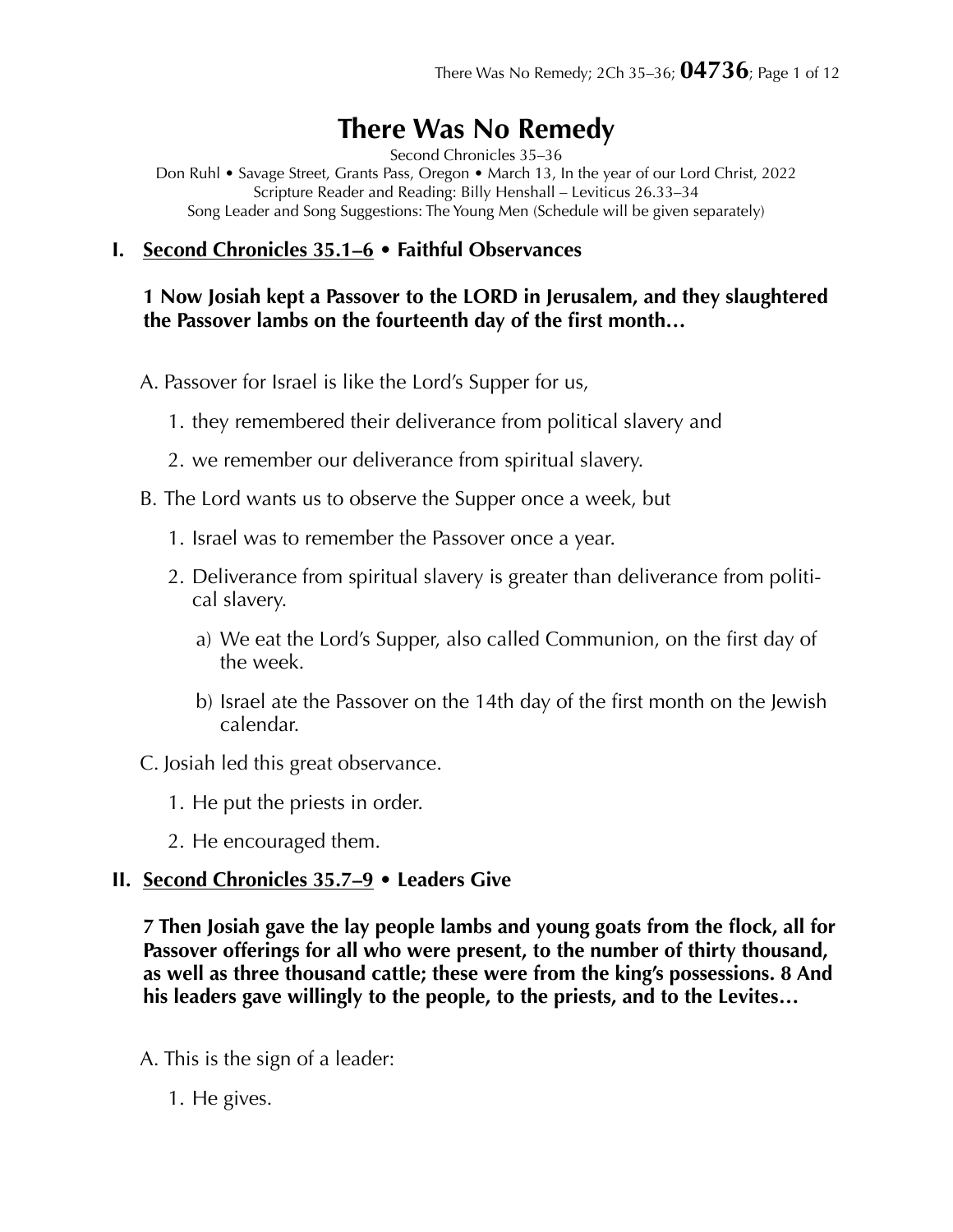- 2. Of course, he receives, but he does not receive alone.
	- a) Nehemiah gave to the people.
	- b) After he heard that the rich were charging interest on their loans to brethren,
		- (1) he confronted them about their error.
		- (2) Then he explained what he was doing:

**17 And at my table were one hundred and fifty Jews and rulers, besides those who came to us from the nations around us. 18 Now that which was prepared daily was one ox and six choice sheep. Also fowl were prepared for me, and once every ten days an abundance of all kinds of wine. Yet in spite of this I did not demand the governor's provisions, because the bondage was heavy on this people.** 

## **– Nehemiah 5.17–18**

- B. I know of a preacher in our brotherhood
	- 1. who did not contribute to the weekly contribution where he preached.
	- 2. He started showing up in sports cars and living highly in other ways.
		- a) The elders actually had to talk to him about his giving.
		- b) He finally started giving to his home congregation.
			- (1) That man is not a leader.
			- (2) He just uses his position for his own advantage.

# **III. Second Chronicles 35.10–14 • Do as Written**

**10 So the service was prepared, and the priests stood in their places, and the Levites in their divisions, according to the king's command… 12 Then they removed the burnt offerings that they might give them to the divisions of the fathers' houses of the lay people, to offer to the LORD, as it is written in the Book of Moses… 13 Also they roasted the Passover offerings with fire according to the ordinance…** 

A. Notice that verse 12 said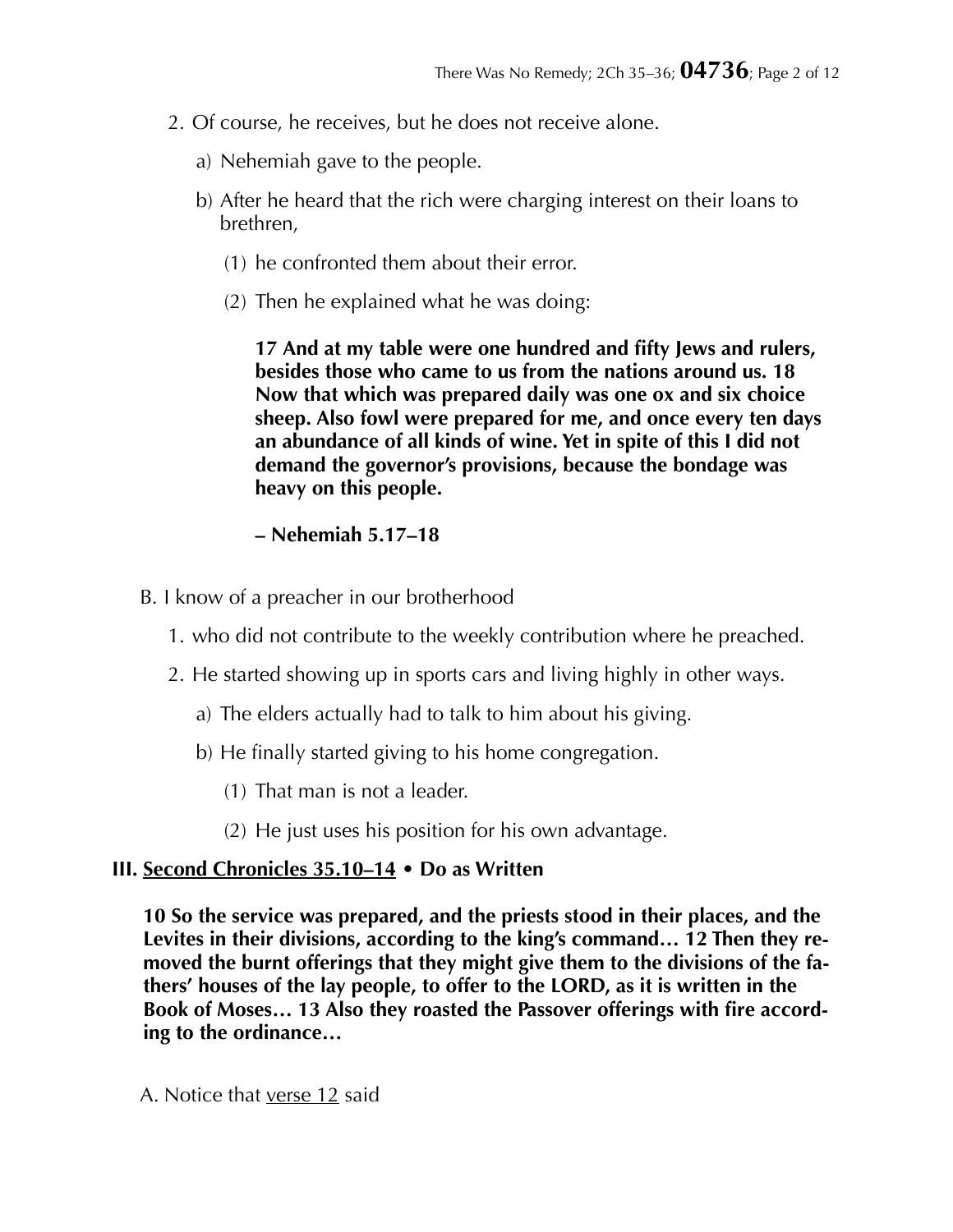- 1. that they did these things, "as it is written in the Book of Moses."
- 2. Is that not how they should have been operating?
	- a) Is it not how we should operate?
	- b) Paul reminded our Corinthian brethren of this truth:

**6 Now these things, brethren, I have figuratively transferred to myself and Apollos for your sakes, that you may learn in us not to think beyond what is written, that none of you may be puffed up on behalf of one against the other.** 

## **– 1 Corinthians 4.6**

- B. Verse 13 showed that they had to work quickly, because
	- 1. Israel or Judah had not had such a large observance of the Passover in many centuries.
	- 2. This was not something that they were used to doing.
		- a) What is interesting is that they served the people first,
		- b) then <u>verse 14</u> says afterward they served themselves.

#### **IV. Second Chronicles 35.15 • Support the Workers**

**15 And the singers, the sons of Asaph, were in their places, according to the command of David, Asaph, Heman, and Jeduthun the king's seer. Also the gatekeepers were at each gate; they did not have to leave their position, because their brethren the Levites prepared portions for them.** 

A. Josiah observed the command of David, for

- 1. in truth it was the command of God,
- 2. for the ordering of the singers.
- B. The singers did their part and so did the gatekeepers.
	- 1. Why were they able to keep singing during all of this activity?
	- 2. Why were the gatekeepers able to stay at their stations?
		- a) The Levites supported them,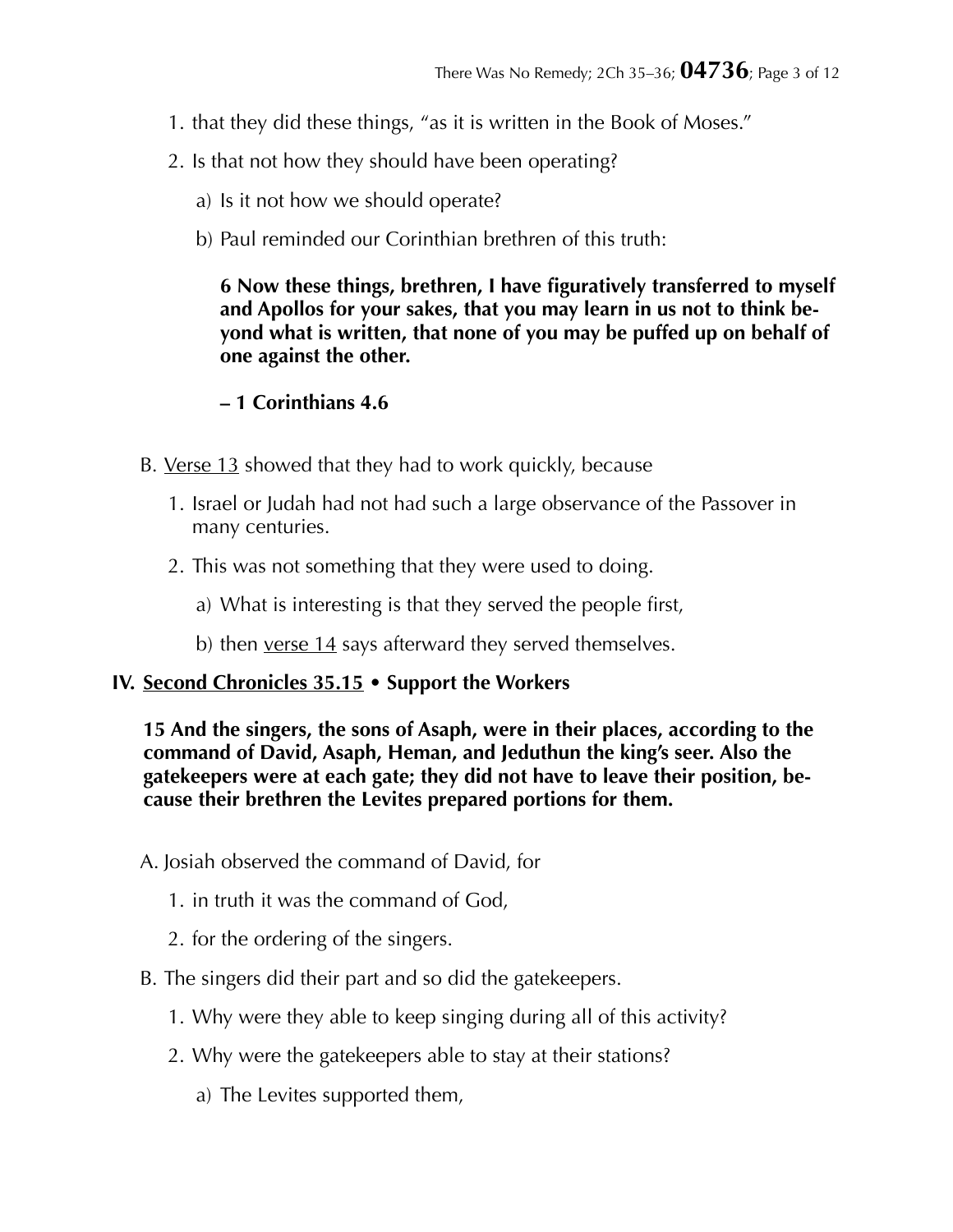- b) giving them what they needed.
	- (1) Israel supported the Levites.
	- (2) The Levites supported the singers and the gatekeepers.
		- (a) Everyone looked out for one another.
		- (b) They were all dependent upon others.

# **V. Second Chronicles 35.16–19 • Obey Like No One Ever Has Before**

**16 So all the service of the LORD was prepared the same day, to keep the Passover and to offer burnt offerings on the altar of the LORD, according to the command of King Josiah. 17 And the children of Israel who were present kept the Passover at that time, and the Feast of Unleavened Bread for seven days. 18 There had been no Passover kept in Israel like that since the days of Samuel the prophet; and none of the kings of Israel had kept such a Passover as Josiah kept, with the priests and the Levites, all Judah and Israel who were present, and the inhabitants of Jerusalem. 19 In the eighteenth year of the reign of Josiah this Passover was kept.** 

- A. They did everything in one day on a national level!
- B. They also kept the Feast of Unleavened Bread immediately after the Passover.
	- 1. The Passover commemorates their deliverance from Egypt.
	- 2. The Feast of Unleavened Bread commemorates
		- a) that they had to leave in a hurry and
		- b) could not let their dough rise.
- C. This observance of Passover and Unleavened Bread
	- 1. were kept on such a scale throughout Judah and parts of Israel
	- 2. that no generation had done it in this manner
		- a) since the days of Samuel!
		- b) No king in Israel, including David and Solomon,
			- (1) had kept such a Passover.
			- (2) Just because past generations have not observed something as you might be contemplating,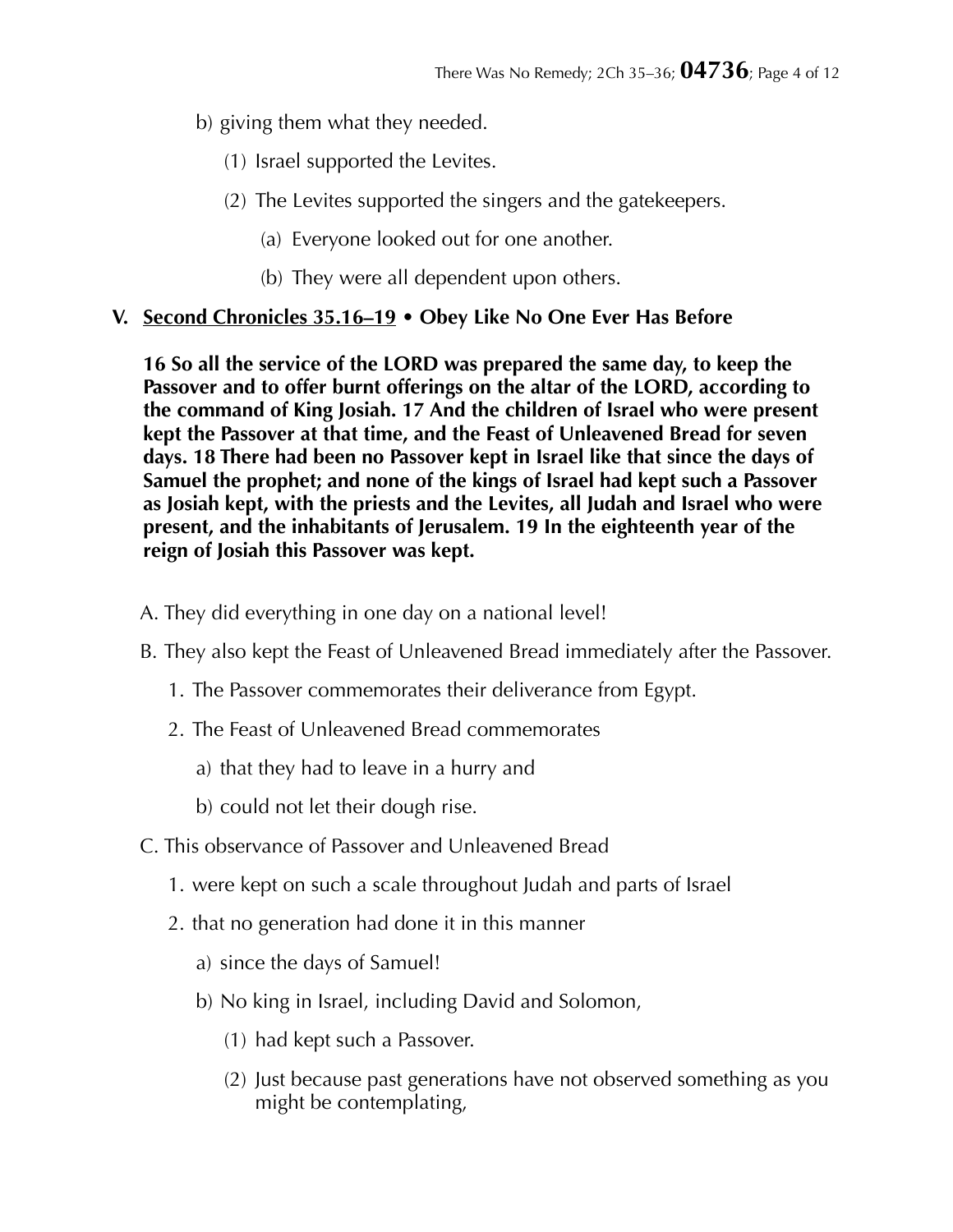- (a) does not mean that we should not do it.
- (b) By all means, Remember Josiah.
	- i) Follow the Scriptures and
	- ii) watch what God does in your life.

#### **VI. Second Chronicles 35.20–24a • Do Not Pick Fights**

**20 After all this, when Josiah had prepared the temple, Necho king of Egypt came up to fight against Carchemish by the Euphrates; and Josiah went out against him. 21 But he sent messengers to him, saying, "What have I to do with you, king of Judah? I have not come against you this day, but against the house with which I have war; for God commanded me to make haste. Refrain from meddling with God, who is with me, lest He destroy you." 22 Nevertheless Josiah would not turn his face from him, but disguised himself so that he might fight with him, and did not heed the words of Necho from the mouth of God. So he came to fight in the Valley of Megiddo. 23 And the archers shot King Josiah; and the king said to his servants, "Take me away, for I am severely wounded." 24a His servants therefore took him out of that chariot and put him in the second chariot that he had, and they brought him to Jerusalem. So he died, and was buried in one of the tombs of his fathers.** 

A. The Passover and Feast of Unleavened Bread that we just watched,

- 1. happened in the 18th year of Josiah's reign
- 2. when he was 26 years old.
	- a) Thirteen years have passed.
	- b) Pharaoh comes through Judah and
		- (1) Josiah does not like it.
		- (2) What will he do?
- B. Pharaoh Necho made himself clear that he had not quarrel with Josiah.
	- 1. Necho also used God as authority for his war against Carchemish.
	- 2. He is not the only foreign leader in the Bible to claim God,
		- a) the God of Israel,
		- b) the God of the Bible,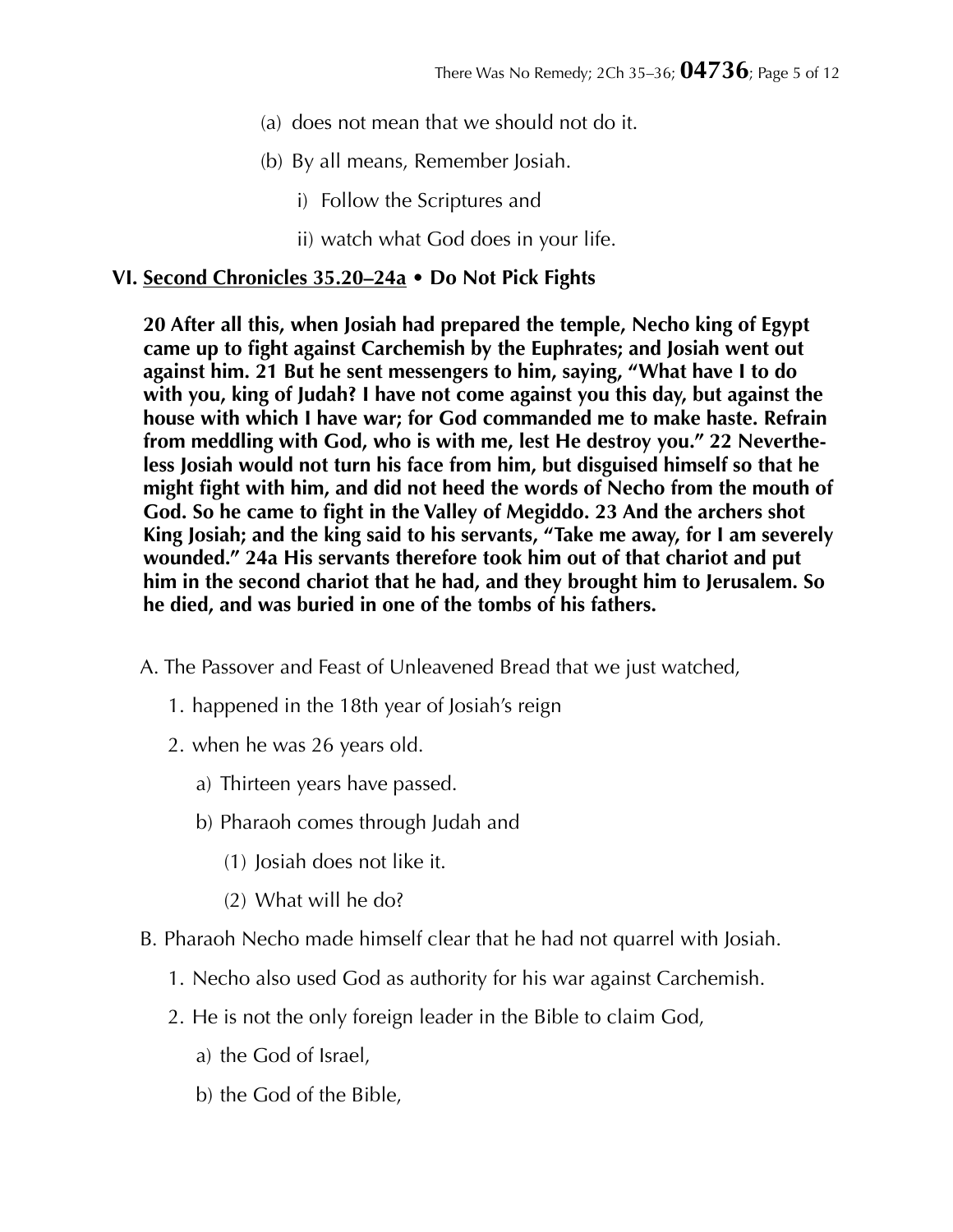- (1) as his authority.
- (2) You will see that in the last verse of Second Chronicles tonight.
- 3. God uses the nations and their governments
	- a) to bless his people and
	- b) to punish his people.
- C. King Josiah went against what Pharaoh Necho said,
	- 1. although it was from God.
	- 2. God had communicated to Necho
		- a) to fight against Carchemish.
		- b) We do not know how this came about.
	- 3. Necho made it clear that he was not fighting Judah.
		- a) If you wanted to go from Africa to Asia or to Europe by land,
		- b) you had to go through the land over which Josiah ruled.
			- (1) You can understand Josiah, but
			- (2) he was also a man who listened to God.
				- (a) Had he consulted God about attacking the Egyptians?
				- (b) If he had, and if Necho was truly on a mission from God,
					- i) God would have alerted Josiah to this fact.
					- ii) Unfortunately, he appeared not to do so.

D. He even wanted to be involved in the battle itself.

1. He paid for it with his own life.

#### **VII.Second Chronicles 35.24b–27 • Mourn the Loss of Great Leaders**

**24b And all Judah and Jerusalem mourned for Josiah. 25 Jeremiah also lamented for Josiah. And to this day all the singing men and the singing women speak of Josiah in their lamentations. They made it a custom in Israel; and indeed they are written in the Laments. 26 Now the rest of the acts of Josiah and his goodness, according to what was written in the Law of the LORD, 27 and his deeds from first to last, indeed they are written in the book**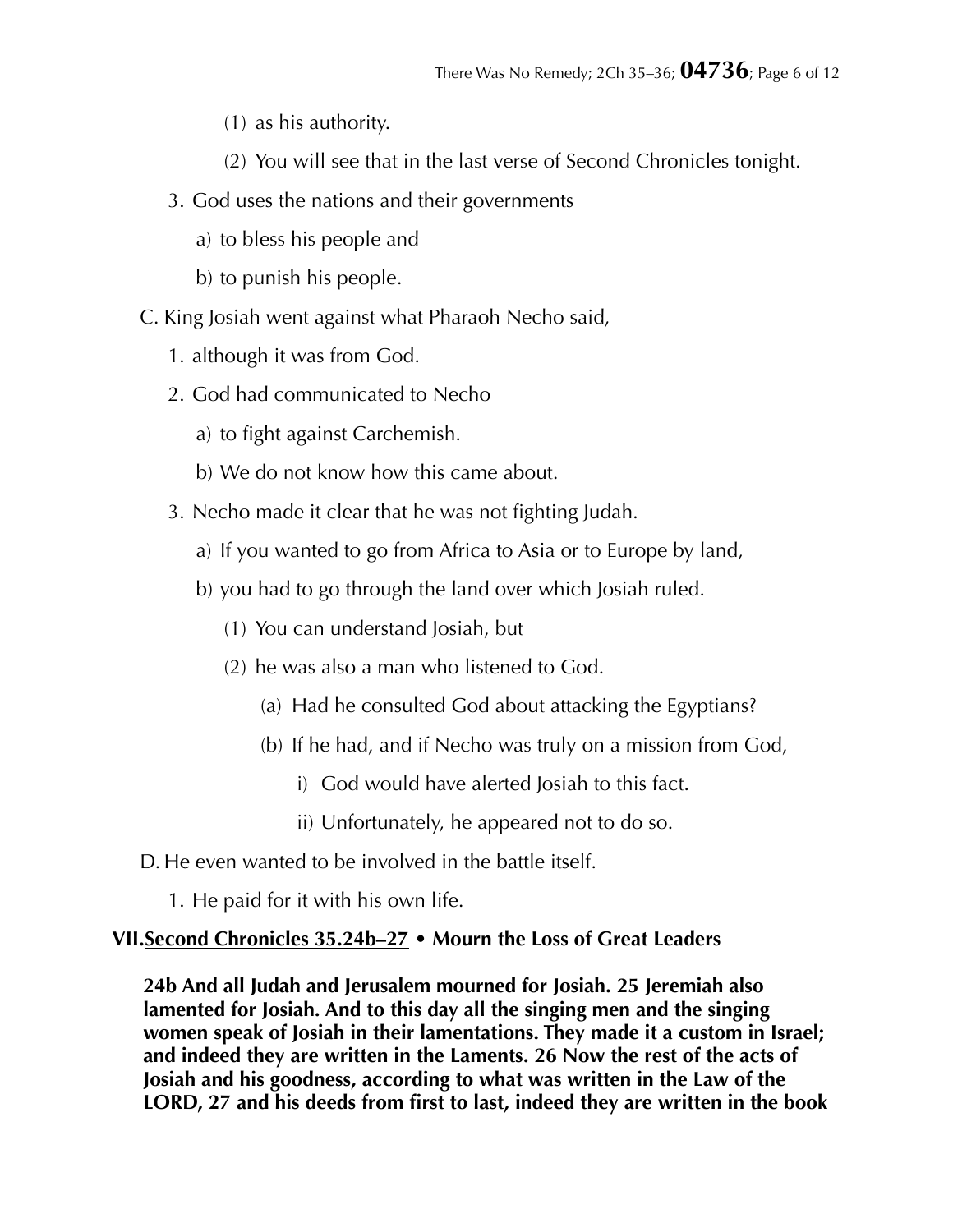# **of the kings of Israel and Judah.**

- A. The Bible shows the mourning over his death more than any other king.
- B. Zechariah 12.11 prophesied of the mourning
	- 1. that would fill the land at the crucifixion of the Messiah,
	- 2. comparing it to the mourning of Josiah's untimely death:

## **11 In that day there shall be a great mourning in Jerusalem, like the mourning at Hadad Rimmon in the plain of Megiddo.**

# **– Zechariah 12.11**

- C. Why was the mourning so great?
	- 1. By his righteousness he was holding off destruction.
	- 2. He restore Judah's glory.
	- 3. He led Judah in ways that they had not been led.
	- 4. He removed the idolatry that plagued Judah and would bring destruction.
	- 5. He loved God and he loved his people.

#### **VIII.Second Chronicles 36.1–3 • Submit to an Unfriendly Government**

**1 Then the people of the land took Jehoahaz the son of Josiah, and made him king in his father's place in Jerusalem. 2 Jehoahaz was twenty-three years old when he became king, and he reigned three months in Jerusalem. 3 Now the king of Egypt deposed him at Jerusalem; and he imposed on the land a tribute of one hundred talents of silver and a talent of gold.** 

- A. Since Judah fought against Necho, and lost,
	- 1. he would take charge.
	- 2. Now, Judah had to pay tribute to another government.
- B. This government was unfriendly toward Judah, but
	- 1. it was for their own sin.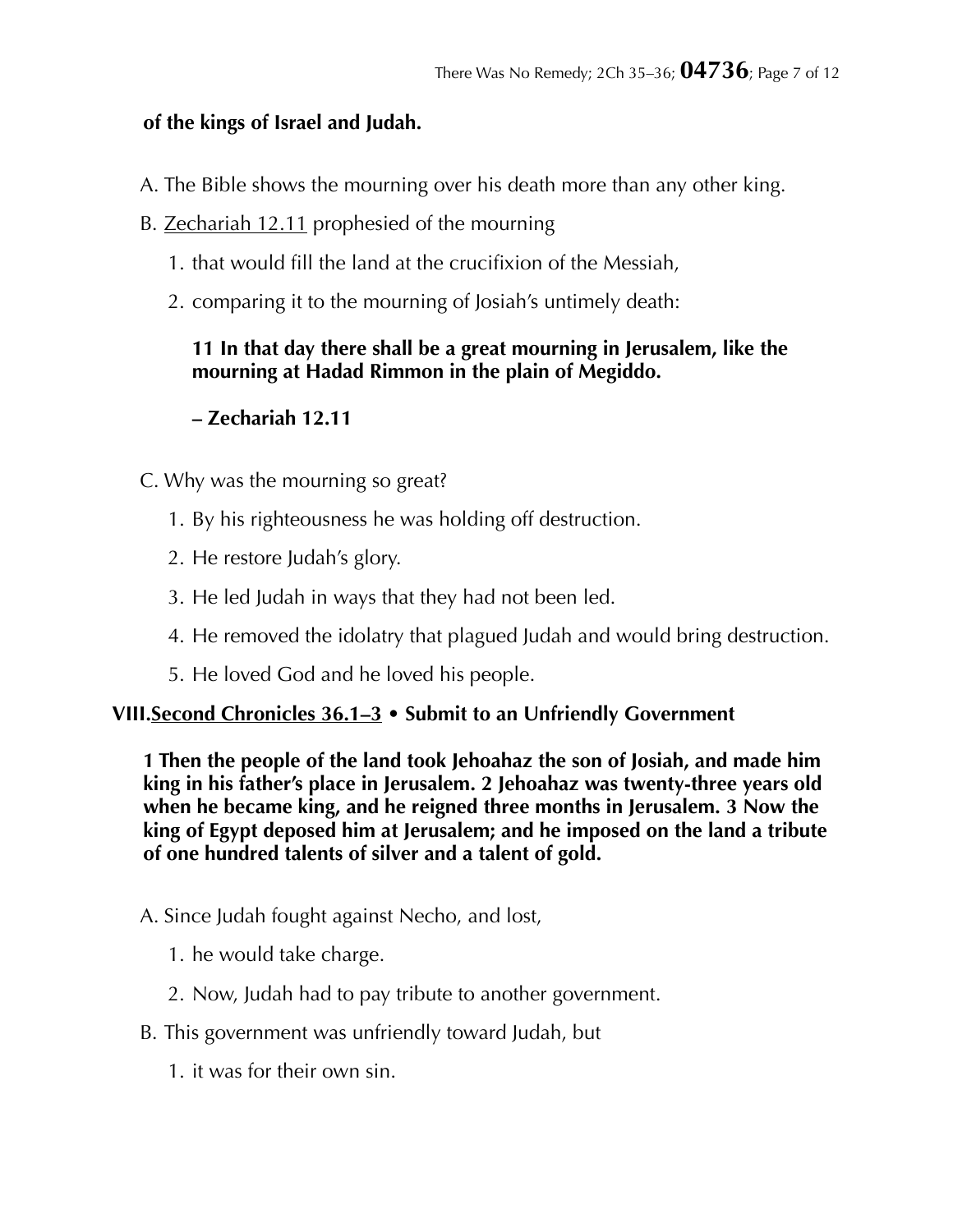- 2. Often God's people suffer at the hands of the government or another one,
	- a) since they have sinned.
	- b) See it that way, as America's Founding Fathers did.

# **IX. Second Chronicles 36.4–5 • God Uses Unfriendly Governments**

**4 Then the king of Egypt made Jehoahaz's brother Eliakim king over Judah and Jerusalem, and changed his name to Jehoiakim. And Necho took Jehoahaz his brother and carried him off to Egypt. 5 Jehoiakim was twenty-five years old when he became king, and he reigned eleven years in Jerusalem. And he did evil in the sight of the LORD his God.** 

- A. Egypt had control of God's people again.
- B. Yet, the leaders kept sinning.

#### **X. Second Chronicles 36.6–7 • God Uses Governments to Punish the Disobedient**

**6 Nebuchadnezzar king of Babylon came up against him, and bound him in bronze fetters to carry him off to Babylon. 7 Nebuchadnezzar also carried off some of the articles from the house of the LORD to Babylon, and put them in his temple at Babylon.** 

A. Babylon drove Egypt away and took charge of Judah.

B. This was the first of three attacks on Judah and Jerusalem.

# **XI. Second Chronicles 36.8 • A Bad Sign: Many Rulers**

**8 Now the rest of the acts of Jehoiakim, the abominations which he did, and what was found against him, indeed they are written in the book of the kings of Israel and Judah. Then Jehoiachin his son reigned in his place.** 

A. Proverbs 28.2

**2 Because of the transgression of a land, many are its princes; But by a man of understanding and knowledge Right will be prolonged.**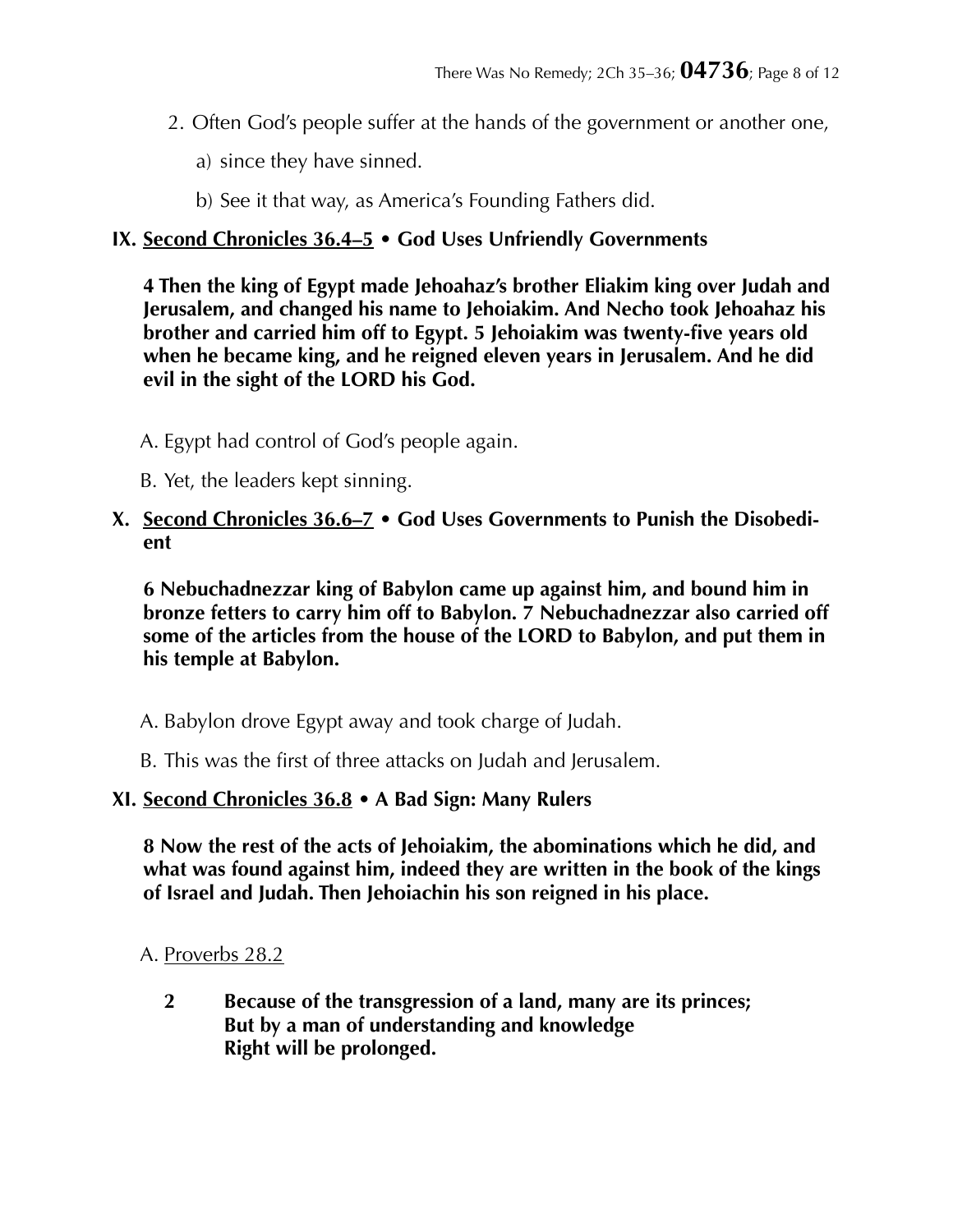- B. This is what happens
	- 1. when a generation does not know history and
	- 2. when a generation does not know God.

# **XII.Second Chronicles 36.9–10 • Do Evil, Suffer the Consequences**

**9 Jehoiachin was eight [Should be 18; 2Ki 24.8, DR] years old when he became king, and he reigned in Jerusalem three months and ten days. And he did evil in the sight of the LORD. 10 At the turn of the year King Nebuchadnezzar summoned him and took him to Babylon, with the costly articles from the house of the LORD, and made Zedekiah, Jehoiakim's brother, king over Judah and Jerusalem.** 

A. Josiah's sons did not learn from him.

B. They did not learn from one another.

## **XIII.Second Chronicles 36.11–14 • Rebellion Against the Lord Does Not Pay**

**11 Zedekiah was twenty-one years old when he became king, and he reigned eleven years in Jerusalem. 12 He did evil in the sight of the LORD his God, and did not humble himself before Jeremiah the prophet, who spoke from the mouth of the LORD. 13 And he also rebelled against King Nebuchadnezzar, who had made him swear an oath by God; but he stiffened his neck and hardened his heart against turning to the LORD God of Israel. 14 Moreover all the leaders of the priests and the people transgressed more and more, according to all the abominations of the nations, and defiled the house of the LORD which He had consecrated in Jerusalem.** 

A. Jeremiah was the primary, but not the only prophet to speak to these kings.

**1 The words of Jeremiah the son of Hilkiah, of the priests who were in Anathoth in the land of Benjamin, 2 to whom the word of the LORD came in the days of Josiah the son of Amon, king of Judah, in the thirteenth year of his reign. 3 It came also in the days of Jehoiakim the son of Josiah, king of Judah, until the end of the eleventh year of Zedekiah the son of Josiah, king of Judah, until the carrying away of Jerusalem captive in the fifth month.** 

**– Jeremiah 1.1–3**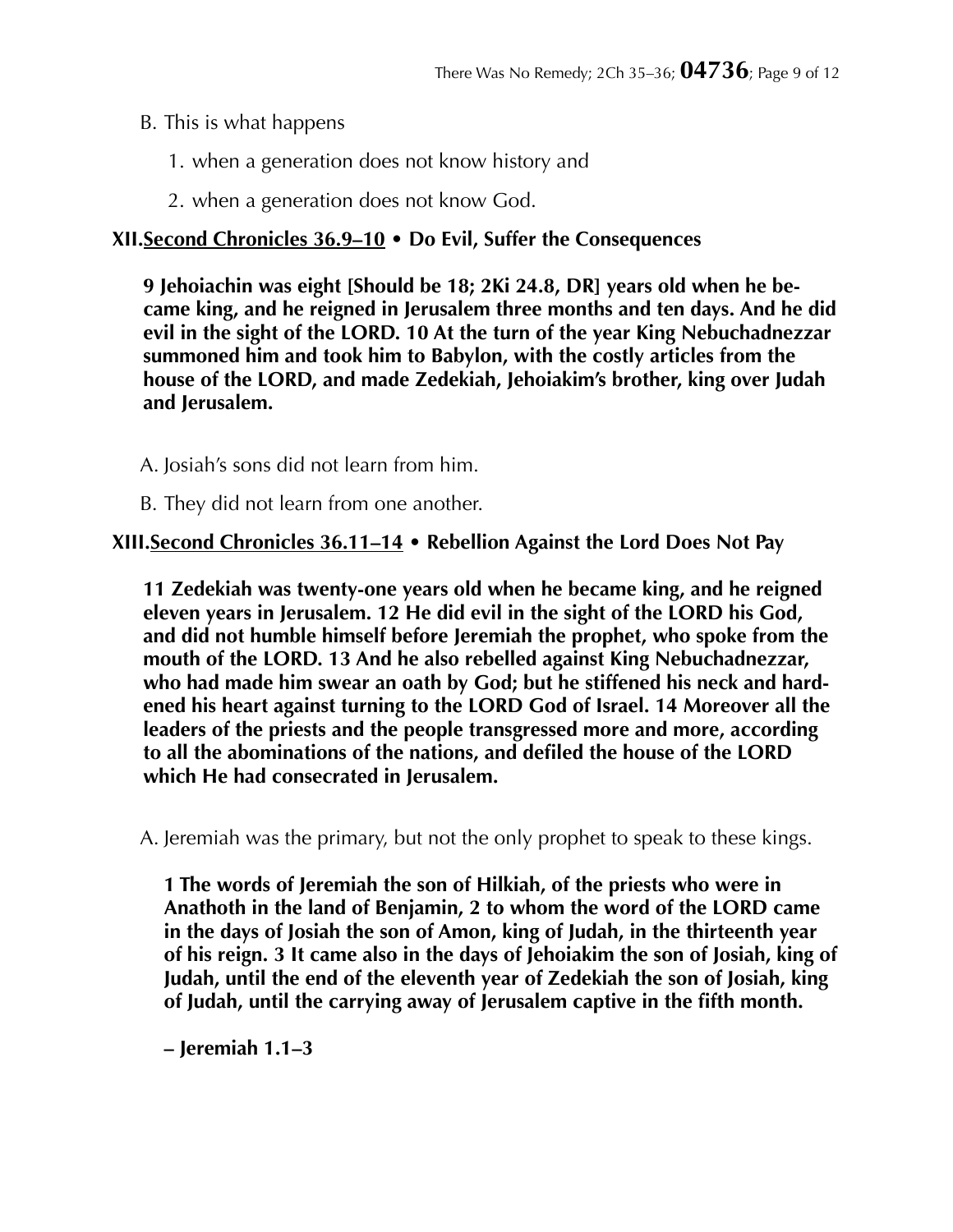- B. Every leader and the people
	- 1. returned to the gods of the Canaanites,
	- 2. failing to see that only got Judah into trouble.
- C. Zedekiah broke an oath that he swore before God.
	- 1. Ecclesiastes 5 says that if we break our vows,
	- 2. God will be angry and destroy our works.

# **XIV.Second Chronicles 36.15–16 • One of the Saddest Passages in the Bible**

**15 And the LORD God of their fathers sent warnings to them by His messengers, rising up early and sending them, because He had compassion on His people and on His dwelling place. 16 But they mocked the messengers of God, despised His words, and scoffed at His prophets, until the wrath of the LORD arose against His people, till there was no remedy.** 

A. Hugh Shira of the Southern California School of Evangelism said

1. that to him Jeremiah 8.20 is the saddest verse of the Bible:

**20 "The harvest is past, The summer is ended, And we are not saved."** 

- 2. That is undoubtedly one of the saddest.
	- a) I would add the passages depicting the sufferings of Jesus.
	- b) I would also add the passage I just read.
- B. God did not delay.
	- 1. From the beginning he sent messengers to his people, because
	- 2. he had compassion on them and the temple.
- C. Yet, what did they do?
	- 1. They mocked the messengers of God.
	- 2. They despised his words.
	- 3. They scoffed at his prophets.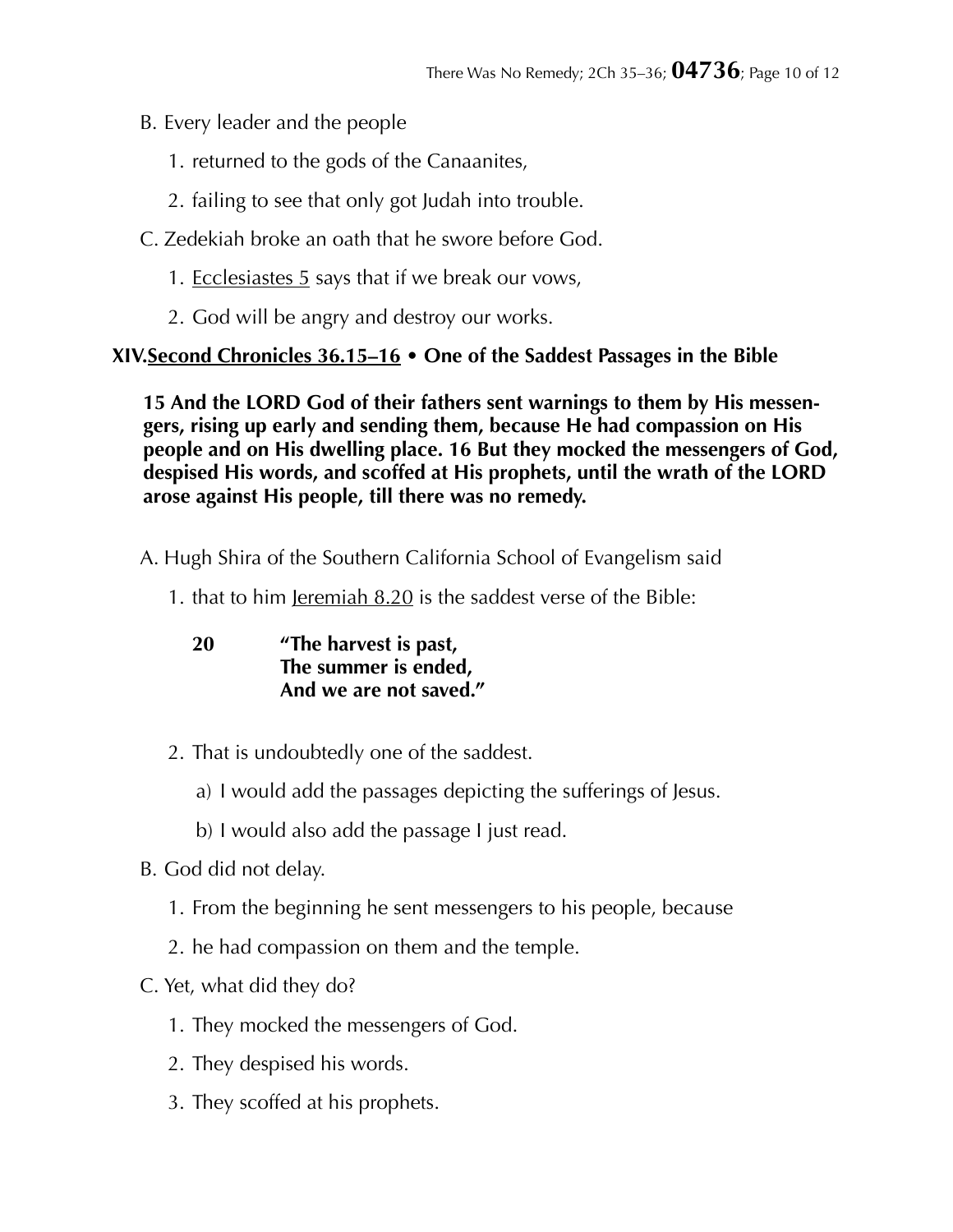D. This all kept the wrath of God rising.

- 1. Finally, it reached the point of no return.
- 2. Their sins, like the Amorites, were complete.
	- a) The cup of God's wrath filled up.
	- b) No other remedy would fix the problem.
		- (1) He promised in the Law what he would do.
		- (2) He did all the steps.
			- (a) Captivity for the nation was the last step.
			- (b) He did not want to do it, but did.

# **XV.Second Chronicles 36.17–19 • Do Evil, Suffer Humiliation**

**17 Therefore He brought against them the king of the Chaldeans, who killed their young men with the sword in the house of their sanctuary, and had no compassion on young man or virgin, on the aged or the weak; He gave them all into his hand. 18 And all the articles from the house of God, great and small, the treasures of the house of the LORD, and the treasures of the king and of his leaders, all these he took to Babylon. 19 Then they burned the house of God, broke down the wall of Jerusalem, burned all its palaces with fire, and destroyed all its precious possessions.** 

- A. God poured out his wrath, allowing the king of the Chaldeans
	- 1. to kill the people,
	- 2. to have no compassion on anyone,
	- 3. to take all the furnishings of the house of God,
	- 4. to take all the treasures accumulated over the centuries,
	- 5. to burn and knock the temple,
	- 6. to break down the protective wall,
	- 7. to burn all the palaces, and
	- 8. to destroy all precious possessions.